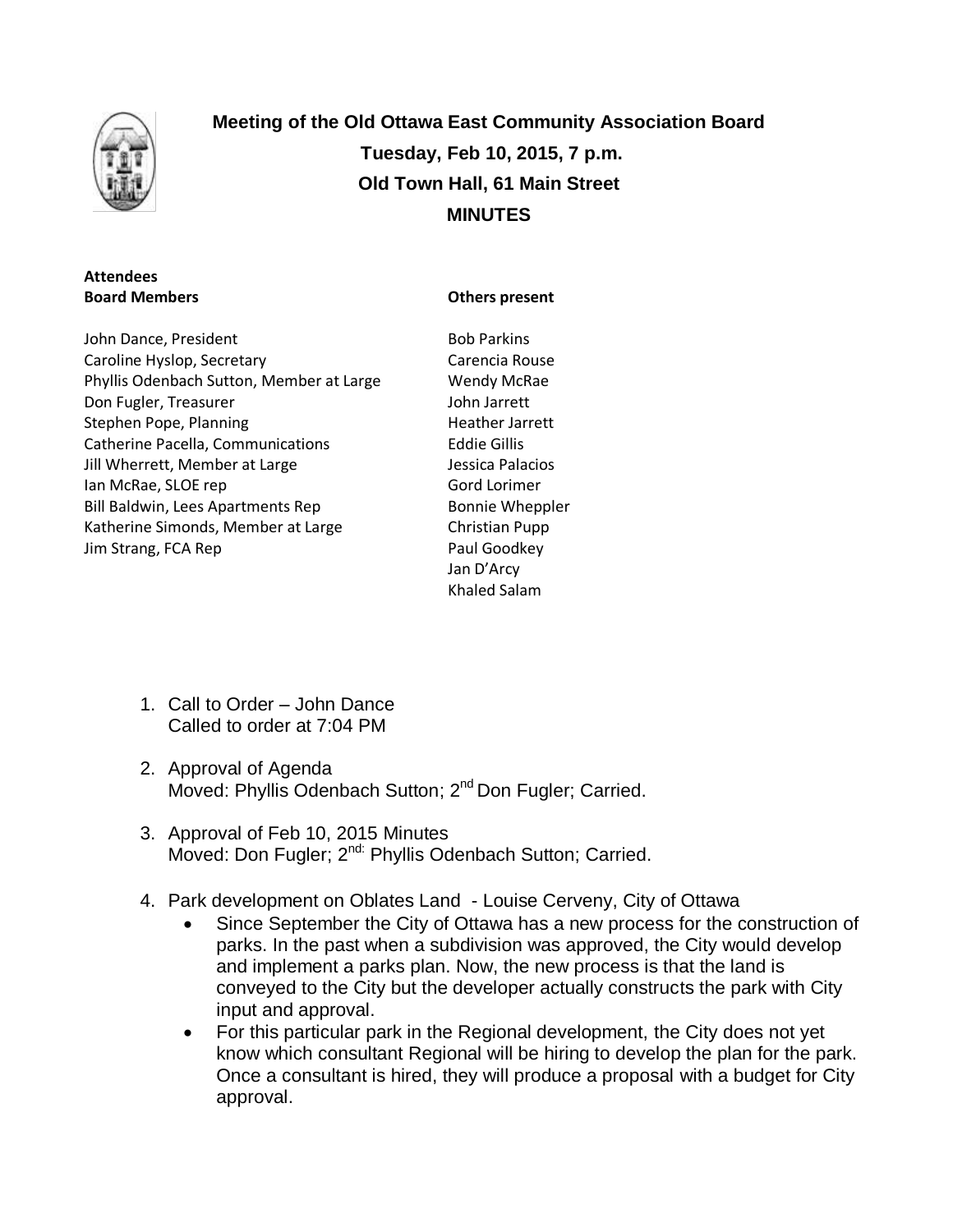- Once the park is built, the land, which is conveyed to the City is a public park maintained by the City in perpetuity.
- All aspects of the park have to be accessible to people of all ages and people with disabilities.
- Ms. Cerveny indicated there may be a recreational winter rink, although members noted there is already an excellent unboarded rink at Brantwood Park.
- 5. Update on the Aids Committee of Ottawa Heather Jarrett and Khaled Salem
	- Services operate out of the building include HIV AIDS awareness raising, and a support team working in the drop in centre called the Living Room.
	- On a daily basis approximately 30 to 40 people are likely to be using the drop in centre. Friday afternoon is food bank day.
	- The area of concern to the community is the needle exchange element of the harm reduction program. Clients who come to the needle exchange also have access to counselling and information that is made available to encourage harm reduction.
	- So far, since the ACO has moved to the new location on Main Street, there has been a reduction in the number of clients using the needle exchange, and those that do use it are typically also clients of the Living Room.
	- ACO will be included in Doors Open Ottawa this year.
	- Khaled explained that clients are not allowed to use drugs on site, and the needles are not allowed to be used at the facility. The idea is that they take the materials away with them and use them privately at home. Clients are provided with appropriate materials that would discourage them from discarding dirty needles in public places, or discarding their needles in an unsafe manner.
- 6. Chair's Report John Dance [see report, appendix 1]
	- March 3 is the City's first public meeting for the Greystone site plan application. This will be at Saint Paul University in the amphitheatre.
	- There will be a public meeting here in Old Town Hall to discuss flood preparations on March 2.
	- Eddie Gillis has offered to chair a standing committee on park creation and expansion. Proposal to establish the committee with Eddie at the lead approved unanimously.
- 7. Treasurer's Report no report
- 8. Councillor's Report no report. Notes were submitted by email [see appendix 2]
- 9. Committee Reports
	- 9.1 Planning Stephen Pope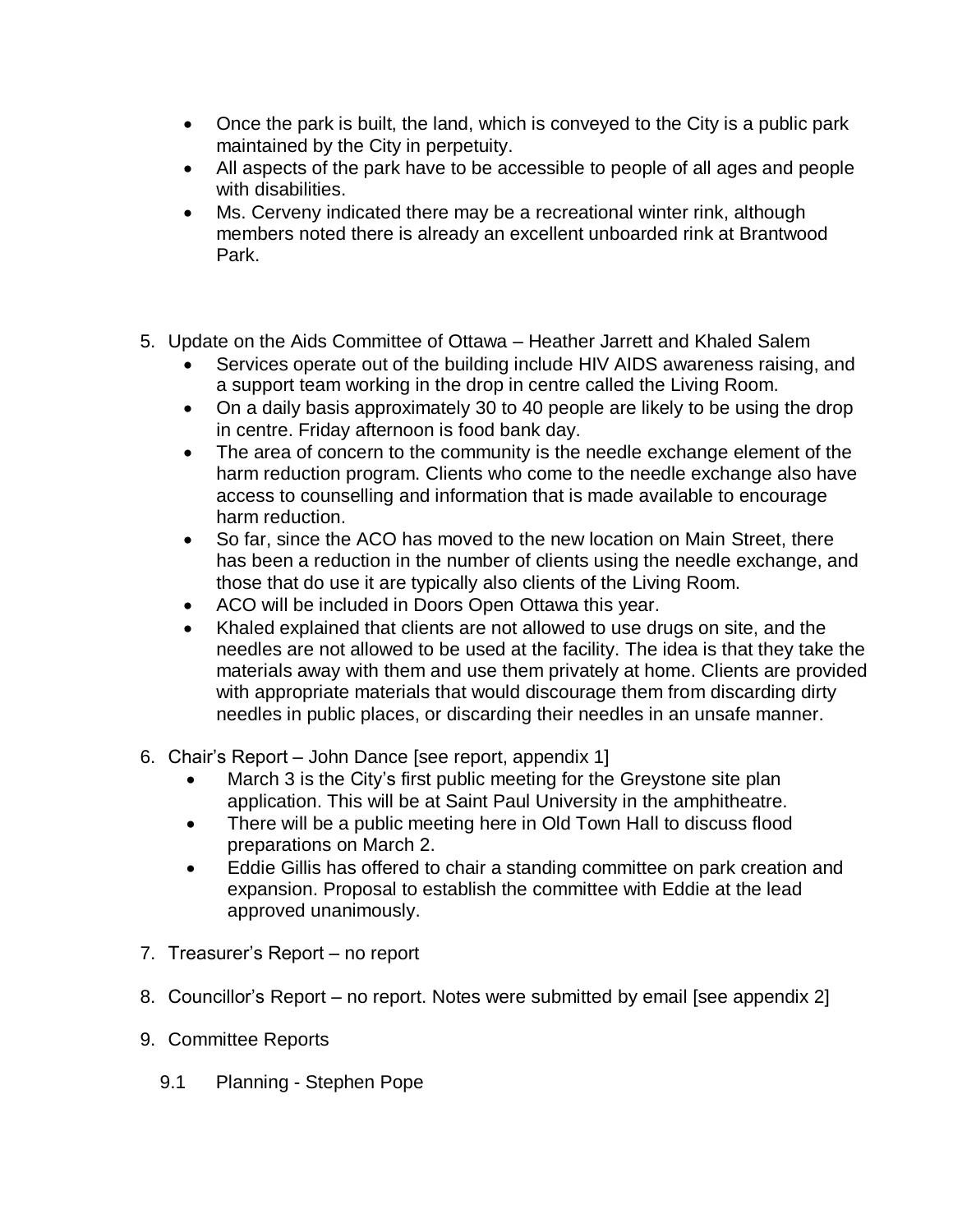- At the Committee of adjustment there is a proposal coming up for 178 Main – to be another single.
- News on 2014 zoning study: the suggestion has been made that there will be a chance to introduce new elements to the zoning. Staff have said they will not object to a proposed four storey height restriction on Hawthorne.

Motion: that the Association authorize the expenditure of \$125 for the launching of an appeal to the OMB for the City of Ottawa 2014 zoning study.

Moved, Stephen Pope; Second Jim Strang.

A discussion ensued. It was clarified that \$125 is the fee for filing the appeal. The purpose of the motion is to have the money available in case the appeal becomes necessary. It is possible that an appeal will not be necessary, particularly if the issue goes to mediation rather than the appeal process.

Motion carried.

- 9.2 SLOE Ian McRae [see report, appendix 3]
	- There will be a meeting on March 10 at 6:30 to talk about the children's garden. It will be an orientation meeting and a time to say good bye to a few people who are leaving.
	- Work is continuing with the developer in an attempt to ensure that affordable housing and seniors' housing is included in the new development in the Oblate lands.
	- There was a meeting to discuss the Rideau River Nature Trail and there is some concern about ensuring that the shoreline habitat is preserved during the construction time and with respect to the park that is to be developed.
	- SLOE is looking forward to working with Eddie on the parks plan.
- 9.1 Transportation no report
- 9.4 City Centre Coalition
	- We still need someone willing to take this on.
- 9.5 Federation of Citizens' Associations Jim Strang
	- The issue of banning corporate and union donations to municipal election campaigns is ongoing at FCA. Tomorrow night's meeting will be on whether the FCA supports or opposes banning corporate and union donations to municipal election campaigns. Jim prefers to abstain from the vote, as we do not have complete unanimity here at OECA as to how strongly we support the motion. Some people have some concerns about the wording of the proposed FCA motion.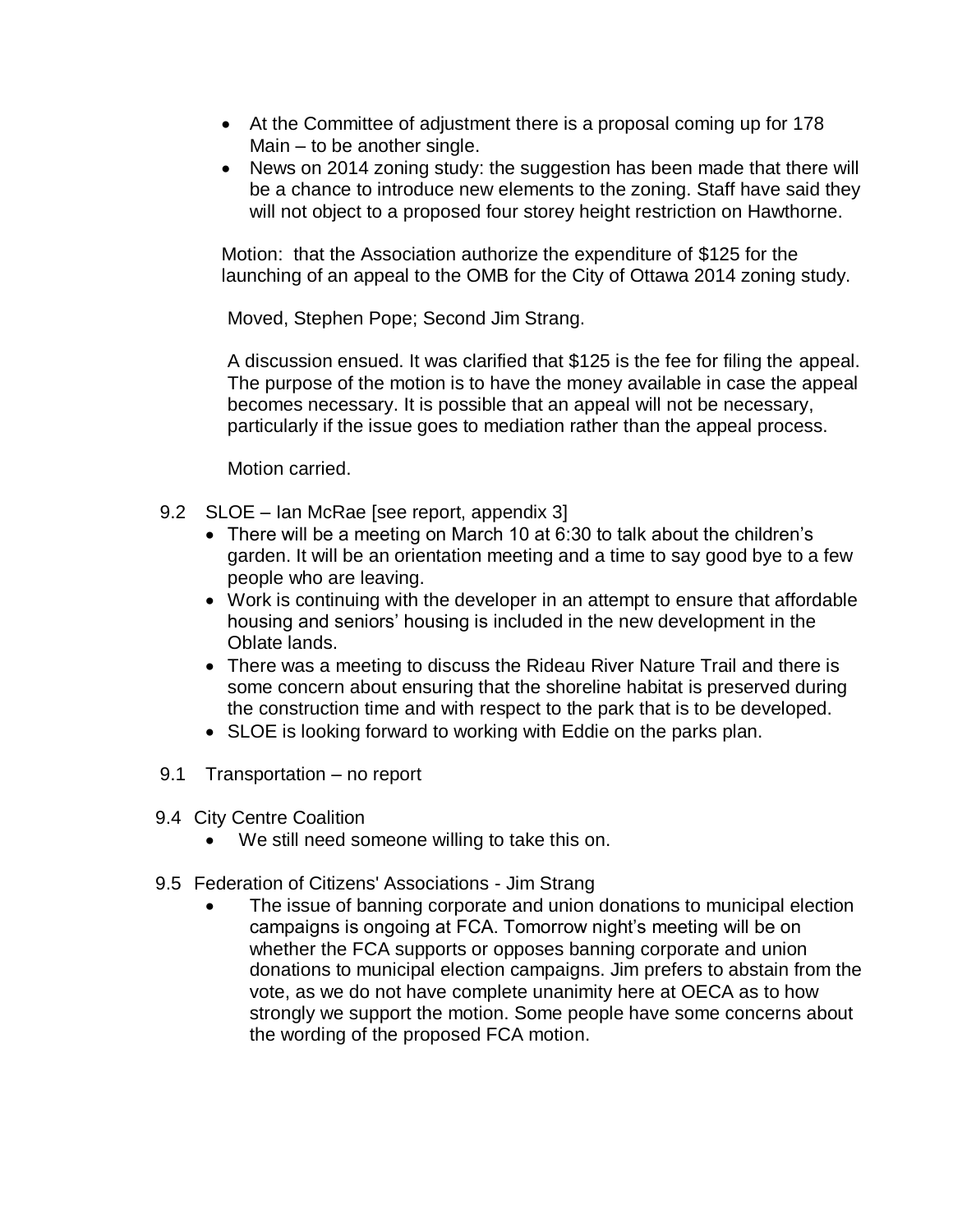- 9.6 Communications
	- There has been a discussion about whether we want to create a separate listserv for OECA membership. We would send out an email at least once a month with a link to the agenda. There was some discussion about this, and whether it really was worth it to duplicate the efforts of the e-update. It was decided that it was not really useful to duplicate the e-update.
- 9.7 Community Safety no report
- 9.8 Membership no report
- 10 Community Activities Group
	- CAG supports the installation of a concrete ping pong table at Springhurst Park as one of the community's cash-in-lieu of parkland proposals.
- 11 Association Goals
	- Motion to approve the goals as circulated by email. [See appendix 4] Moved: Don Fugler. 2<sup>nd</sup> Jim Strang. Carried.
- 12 New Business none.

Motion to adjourn: Jill Wherrett. 2<sup>nd</sup> Stephen Pope. Carried.

Date of Next Meeting – Tuesday March 10, 2015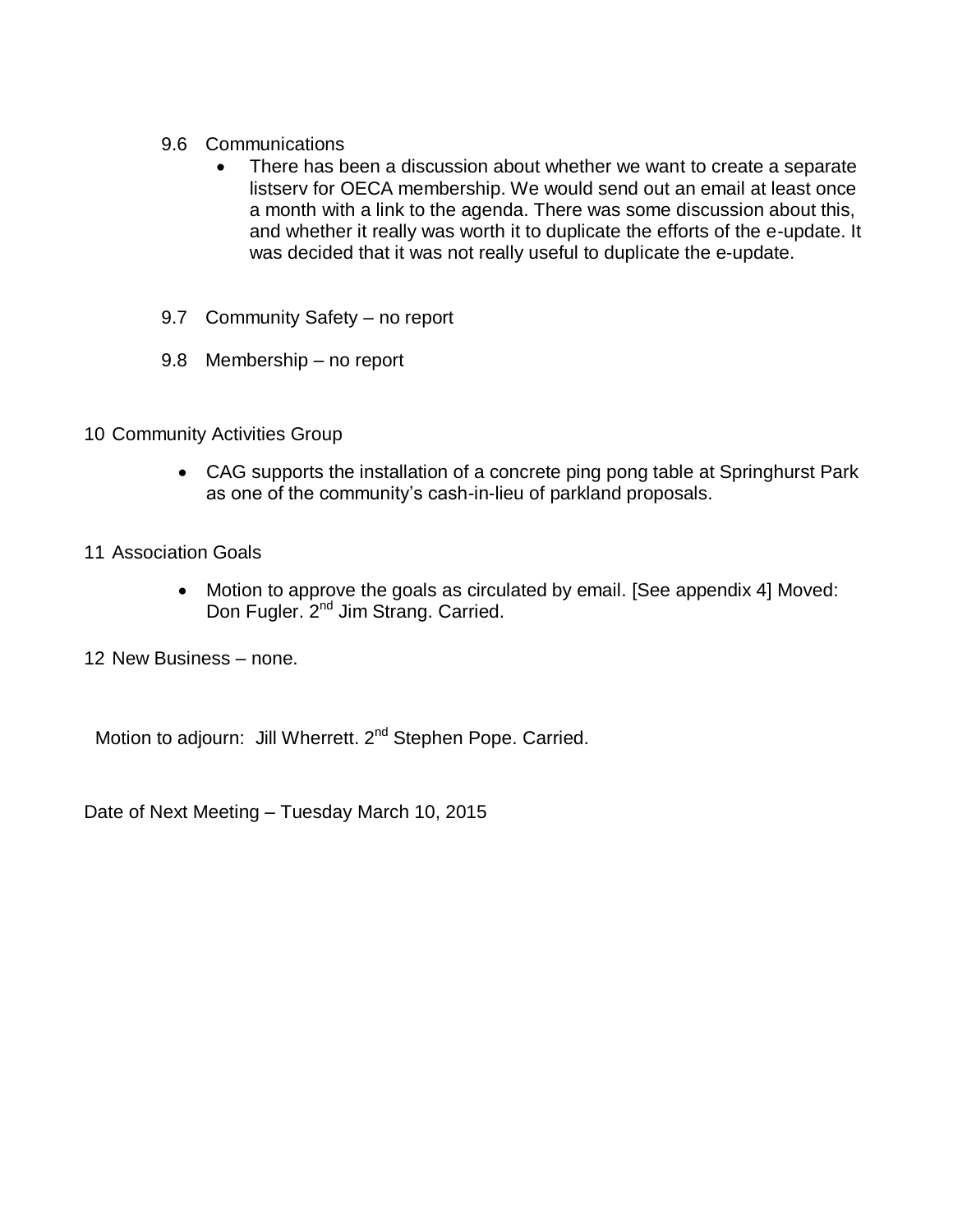#### **APPENDIX 1: CHAIR'S REPORT**

#### **Chair's Report – February 2015**

- 1. *Greystone Village Proposal Public Meeting, March 3, 2015:* The city will hold a public open house so Regional Group's proposed plans can be viewed and commented on. The proposals are consistent with the approved OOE community design plan and with what was presented at the June 10, 2015 public session at Church of the Ascension. The meeting will be held in Saint Paul University's amphitheatre, Tuesday, March 3, 2015, 7 – 9:00 p.m.
- 2. *Rideau River Flooding Public Meeting, March 2, 2015:* As a follow-up to the discussion at last month's board meeting, a meeting will be held with – it's hoped – city and RVCA staff to discuss flood preparedness. The meeting will be held on the second floor of Old Town Hall, 61 Main Street, Monday, March 2, 2015, 7 – 9:00 p.m.
- 3. *Human Scale Documentary:* It was a remarkable effort by Sandy Hill Community Health Centre (supported by OOECA and SLOE), January 29th: a full and engaged house on a snowy evening ... but I wonder what follow-up can be done.

The documentary certainly speaks to the need for sound, well-consulted-on, enforceable community design plans. But it also suggests that some of the city's current policies need to be changed. I speak specifically of a lack of a goal to limit / freeze the number of cars in the centre. (Indeed, it seems the city plans on increasing car access to downtown.) And then there is the lack of a real plan for keeping much of the inter-provincial traffic out of the centre (i.e., King Edward). Finally, the presentation casts doubt on the city's continued push for "tall buildings" (this was never something that had real consultation - it just happened through the rather superficial consultation of the large "planning" session at the EY Centre a couple of years ago.)

The Christchurch, New Zealand segment of the film was intriguing: six storeys should be, as they were recommending, the limit in most parts of the city. One specific Old Ottawa East take-away that I have is that new development - such as the Lees transit-oriented development - must be accompanied by clear and ambitious plans for ensuring there is adequate green, recreational and amenity space. (Lees TOD will add another 20,000 people.) This did not happen with the Lees TOD approval but it should have. Time has come to convert all of the Alta Vista Transportation Corridor (save for NE quadrant) in OOE to green/ recreation space.

Interestingly, panelists spoke positively of the Corktown Footbridge and the city's complete streets policy and initiatives.

- 4. *TD Sign on Veil at Lansdowne:* OSCA has written Mayor Watson, criticizing the new TD signage on the stadium's veil and elsewhere. (Attached)
- 5. *Proposed City Budget, 2015:* Councillor David Chernushenko has spoken with senior managers, parks staff etc., flagging the key priorities raised by the OOECA: the Rideau River Western Pathway / Nature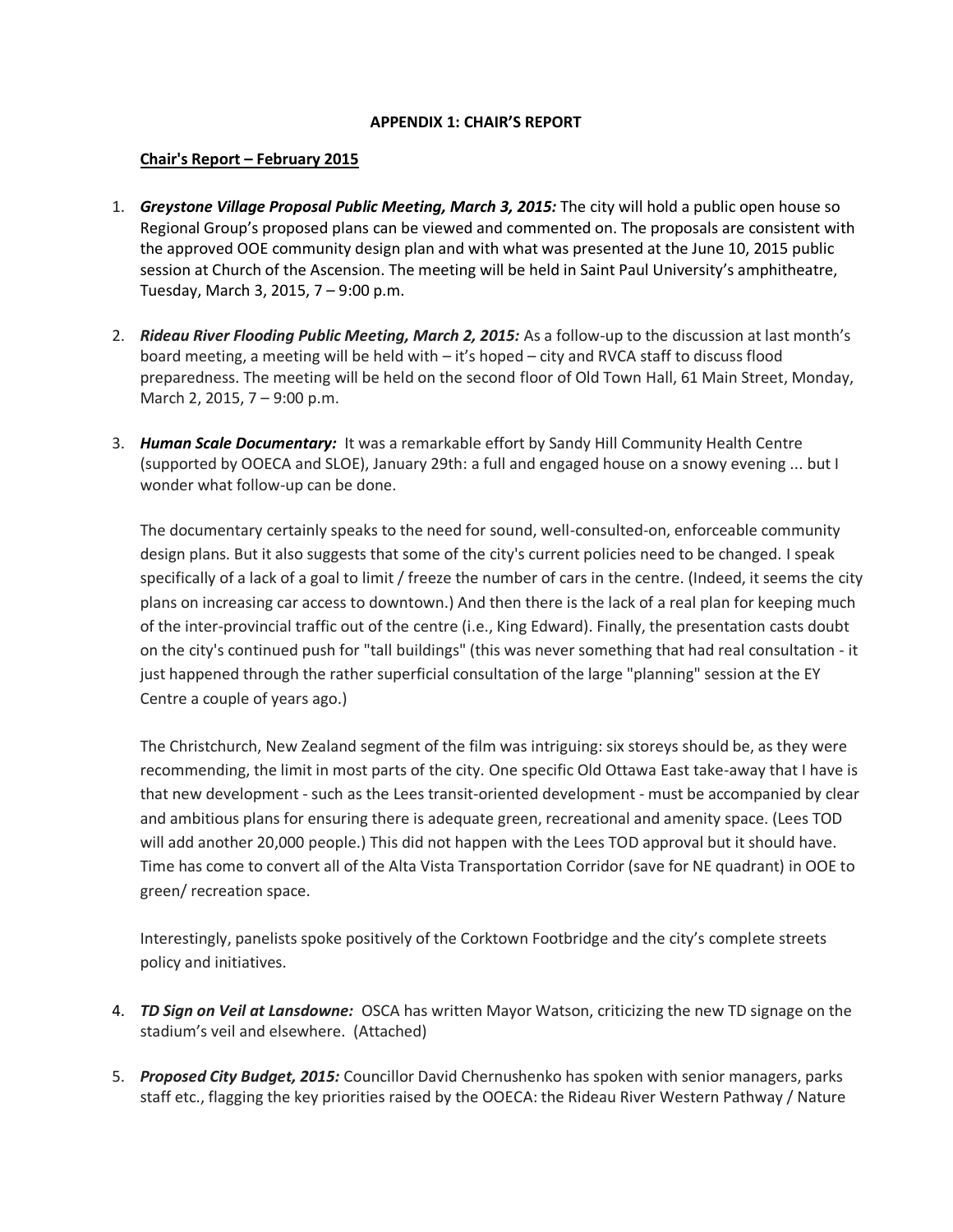Trail work being done iteratively and in concert with Regional Group's site work; considering the new riverfront park for "citywide" Cash in Lieu of Parkland; setting aside city money for affordable housing and a community centre on the site; assisting with "low impact development" stormwater management projects, etc. "I will emphasize several of these in my budget discussions with the mayor's office (keeping in mind that I have been asked to come with only 1-3 initiatives for the entire ward, and that we have also been asked to look for savings). Then the struggle begins to try and get a couple of wins in the 2015 budget, when the purse strings are tight," Councillor Chernushenko noted in an email.

- 6. *OOE Hosers Lose in Overtime:* The Hosers lost the Councillor's Cup in overtime at the shinny tournament that the Glebe graciously hosted and David Chernushenko organized and officiated. The Hosers had tied the Ottawa South Moose in the round robin, with both teams making the final. With a minute left in the final and the score 6-5 for the Hosers, OOS scored a disputed goal but Hoser captain Andrew Matsukubo said it should count, sending the game to overtime. Then the Moose won. OOE has now won the cup four times, OOS thrice, the Glebe once and Heron Park retains its perfect winless record.
- 7. *99 Greenfield OMB Appeal:* A number of King's Landing residents appealed a city decision to allow multiple "minor variances" at 99 Greenfield. At the city's planning committee OOECA had earlier objected to the proposal but to no avail. I was a witness for the KL appeal and I used the extensive analysis Stephen Pope and Paul Goodkey had prepared. It's not known when the OMB decision will be made.
- 8. *Parks Formation/Expansion Standing Committee:* To focus the association's efforts, I'm suggesting that the Board approve the creation of a Parks Formation/Expansion Standing Committee, as allowed by the constitution (section 5.7). Such a standing committee would focus on participating in the planning of the three new parks in Greystone Village and further expanding Springhurst and Rideau River Trail (166 Lees) parks. If the Board approves such a committee then I would recommend that Eddie Gillis, a Drummond Street resident, be appointed the chair of this standing committee. Before the AGM, Eddie had expressed an interest in becoming a member of the Board but all the vacancies had nominations. Caroline advises that, according to the constitution, Eddie cannot become an actual member of the Board until the election on the new Board in November,
- 9. *Sesquicentennial Brainstorming Session:* Once the weather gets warmer I'll organize an informal evening when residents can talk about their ideas on how the community might celebrate the sesquicentennial year. CAG is interested in participating in this effort.
- 10. *OOECA Rep on City-Centre Coalition (CCC):* Board member Devin O'Grady would appreciate it if another Board member could become the association's rep on the City Centre Coalition. Devin would like to remain as a Board member at-large. CCC Chair John Verbaas says the CCC agenda is quiet at the moment so there isn't a pressing need to have a rep. The CCC is a network of representatives from several downtown Ottawa community associations as well as a students' association and a safe cycling group focused on transportation issues affecting the downtown.
- 11. *OOS-OOE Boundary - the Disputed Territory:* Once again the question of just what constitutes the boundary between OOS and OOE has arisen. This time it is significant because of proposed zoning changes that would affect those in the "disputed territory" and the desire of having either OSCA or OOECA representing them. The issue is that Avenue Road from Echo-Riverdale "traffic circle" to Rideau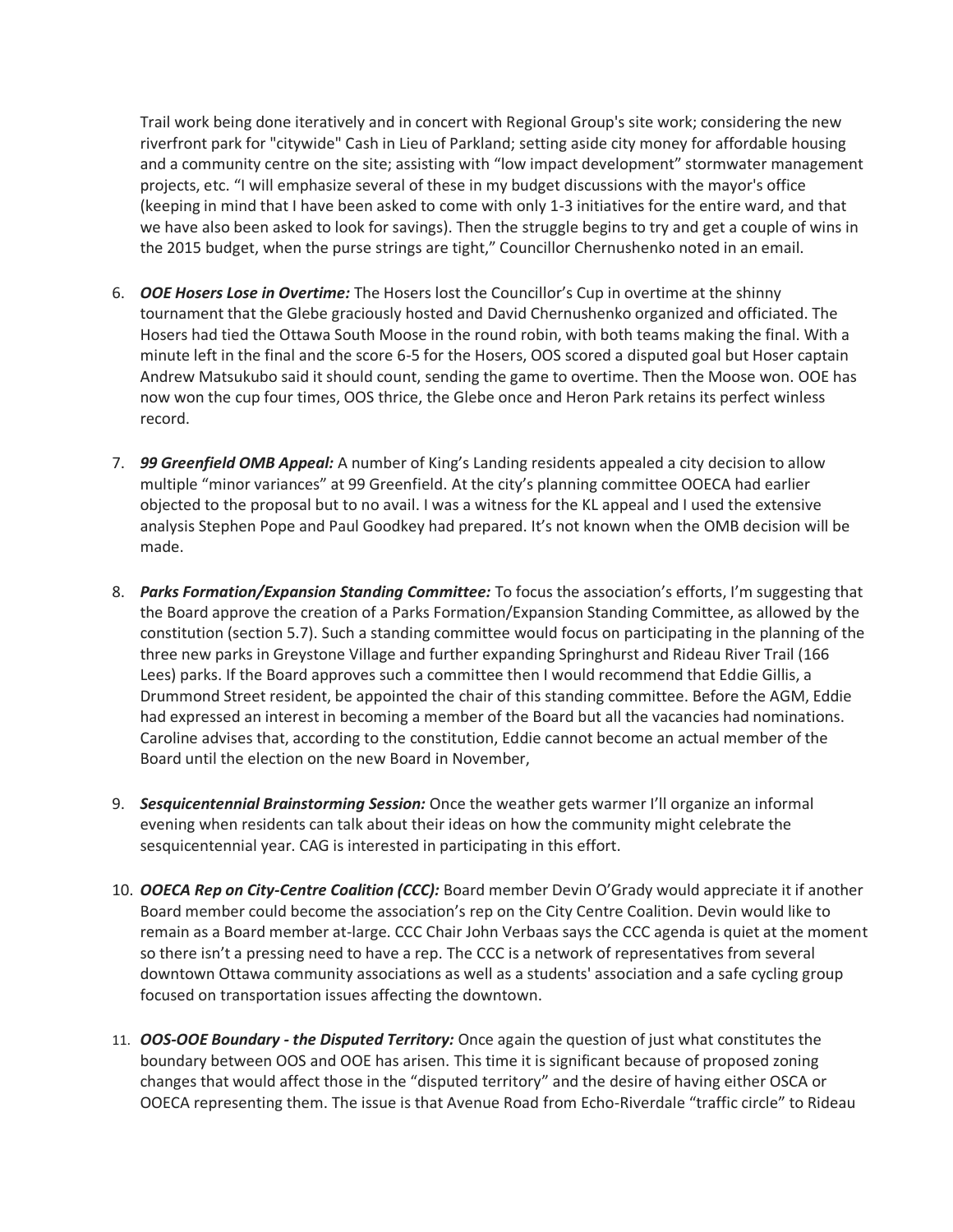River is the boundary according to both community association constitutions / bylaws yet the OOE CDP shows the boundary as being Riverdale to Main and it's my sense that people living within the disputed territory – save perhaps those living near Main – view themselves as OOS residents.

Both community associations have said that people in the area have the option of joining either community association but for defining the boundary I've suggested that it may be time to ask the residents of the area which CA they'd like to belong to. If there is a strong majority one way or another we declare that to be the case and any future related zoning / planning applications would be dealt with by the decided upon CA. Alternatively, more easily, we could simply check the associations' membership rolls: I don't think there are any OOECA members from the disputed territory while I suspect OSCA has many - anybody know? If it's clearly the case that residents have "voted" membership-wise to be part of OSCA then I'd suggest OOECA should "cede" the territory to OSCA/OOS with the clear understanding that forever after Main- Riverdale (to the Echo "traffic circle") would be the clear and simple boundary. Every year or so there is discussion on the "disputed territory" so it mightn't be bad to resolve this once and for all.

In a related matter, Paul Goodkey has pointed out that the city's geoOttawa site shows the boundary being Clegg Street! I've asked the councillor's office to please have this changed.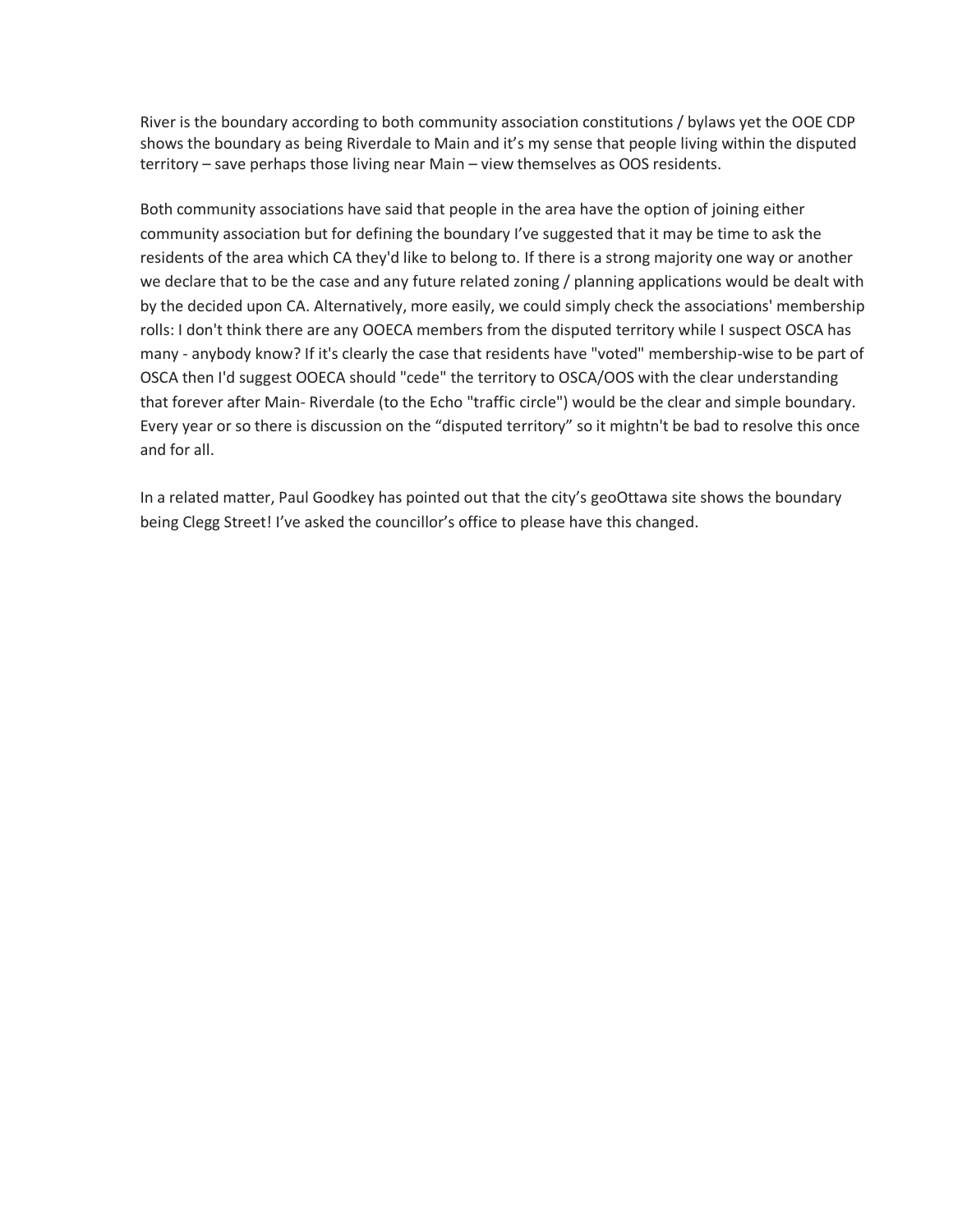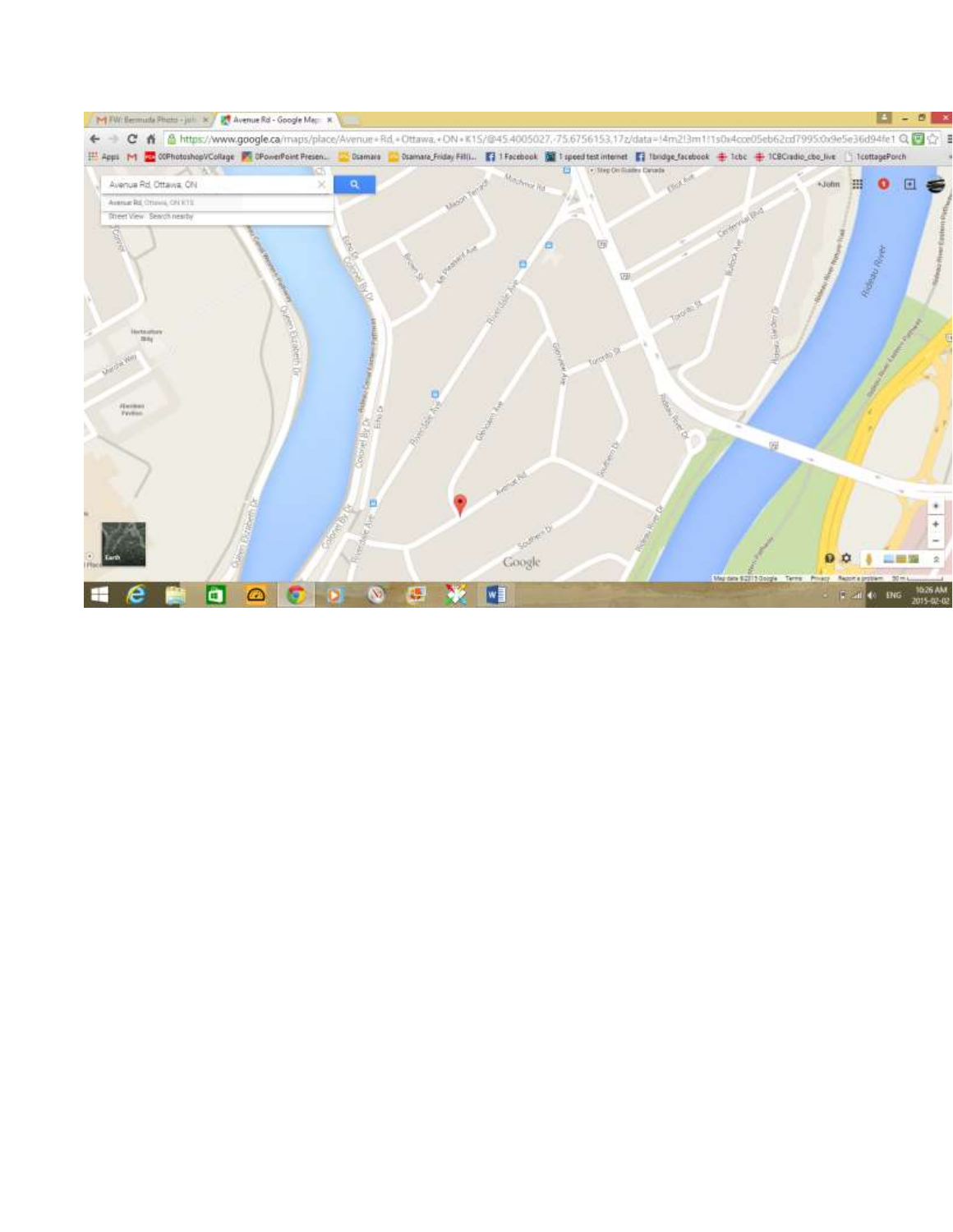#### **APPENDIX 2 – NOTES FROM COUNCILLOR DAVID CHERNUSHENKO**

## **Old Ottawa East Community Association**

## **February 2015 Board Meeting**

### Information from Capital Ward Councillor, David Chernushenko

### **NEW INFILL HOUSING RULES**

A proposed set of zoning changes to guide the scale of new low-rise housing development in the neighbourhoods inside the Greenbelt is now available for comment. Comments received before February 27, 2015 will be considered in the final recommendations by City staff to Planning Committee and City Council this spring.

In response to community concerns about intensive new development changing neighbourhoods, City Council approved an initial package of guidelines for low-rise residential development in the downtown wards in 2012. Known as Infill 1, this package included rules about front yards, location of main entrances, parking and driveways, and generally required that new houses fit the character of the neighbourhood.

Council then approved a second study, now known as Infill 2, that would look at all of the wards inside the Greenbelt and address issues, including the size of new houses, building heights and the requirements for setbacks and rear yards, while exploring opportunities for discreet intensification on larger residential lots. Again, the goal is to allow infill housing development, which is endorsed in the City's Official Plan, while ensuring the protection of neighbourhood character.

Details of the extensive consultation process, [Frequently Asked Questions](http://ottawa.ca/en/city-hall/public-consultations/planning-and-infrastructure/frequently-asked-questions) and the set of proposed zoning changes under Infill 2 are available for view on [ottawa.ca/infill.](http://ottawa.ca/en/city-hall/public-consultations/low-rise-infill-housing-study-phase-2) The proposed zoning changes will be before Planning Committee and City Council in the spring.

#### **UPDATE TO THE WILDLIFE CONSTRUCTION PROTOCOL NOW AVAILABLE FOR REVIEW**

The [2013 Wildlife Strategy](http://ottawa.ca/en/node/298237) identified the need to update and revise the City's current wildlife construction protocol, previously approved by the former Region of Ottawa-Carleton, prior to amalgamation.

During summer, 2014, City staff consulted with key stakeholders to obtain their feedback on what changes are needed to the protocol. These stakeholders include:

- Regulatory agencies
- Wildlife experts
- Representatives from the development industry, and
- Environmental consultants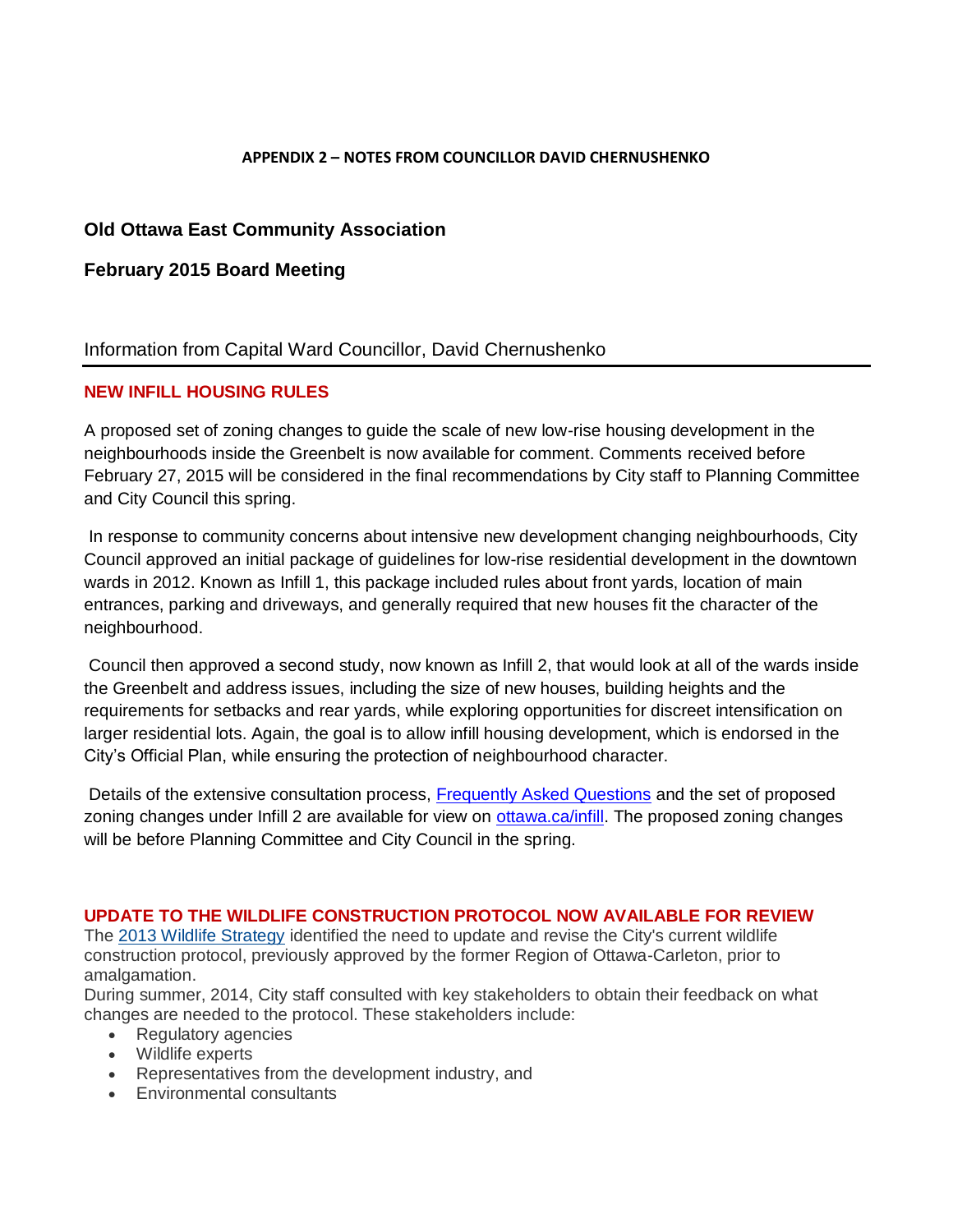[Comments were received](http://ottawa.ca/en/node/313161) from the Canadian Wildlife Service (Environment Canada), the Ottawa-Carleton Wildlife Centre and the Rideau Valley Wildlife Sanctuary.

Have your say on the new draft before March 6, 2015 (extended)

As a result of the comments received and staff review, a **[revised draft protocol is now available for](http://documents.ottawa.ca/sites/documents.ottawa.ca/files/documents/construction_en.pdf)  [public review and feedback.](http://documents.ottawa.ca/sites/documents.ottawa.ca/files/documents/construction_en.pdf)**

The new draft protocol addresses sensitive timing windows for clearing, pre-stressing, site clearing, construction site management, wildlife encounters, and wildlife-proofing. It also provides guidance to developers on how they can help reduce post-construction conflicts between residents and wildlife, using wildlife-proofing measures and owner awareness packages.

Under this protocol, all plans of subdivision, site plans, and plans of condominium that could impact areas of wildlife habitat will be required to prepare a Wildlife Mitigation Plan as a condition of approval. The Wildlife Mitigation Plan will demonstrate how potential impacts to wildlife will be avoided or reduced.

In 2015, staff will recommend the final wildlife construction protocol to Planning Committee and City Council. Once approved, the protocol will be implemented as part of the City's development review process.

#### **Please send your questions and feedback to:**

Amy MacPherson, Planner II Planning and Growth Management 613-580-2424 ext. 14873 E-mail: [amy.macpherson@ottawa.ca](mailto:amy.macpherson@ottawa.ca)

Related links:

For more information about the Wildlife Strategy recommendation, or the current wildlife construction protocol, please consult the following links:

- Wildlife Strategy (Section 6 [Wildlife Construction Protocol\)](http://ottawa.ca/en/node/298249)
- [Region of Ottawa-Carleton Construction Protocol for Wildlife](http://ottawa.ca/en/wildlife-strategy-city-ottawa/appendix)

### **NATIONAL ANTHEM PERFORMERS FOR CITY COUNCIL**

Ward 17 residents are invited to apply to perform the National Anthem (bi-lingual version) at the May 27<sup>th</sup> City Council meeting.

If you know of an individual or group that would be interested in this opportunity, please contact Joanna at [Joanna.linsangan@ottawa.ca.](mailto:Joanna.linsangan@ottawa.ca) The councillor will select the performer by March 15<sup>th</sup>, 2015.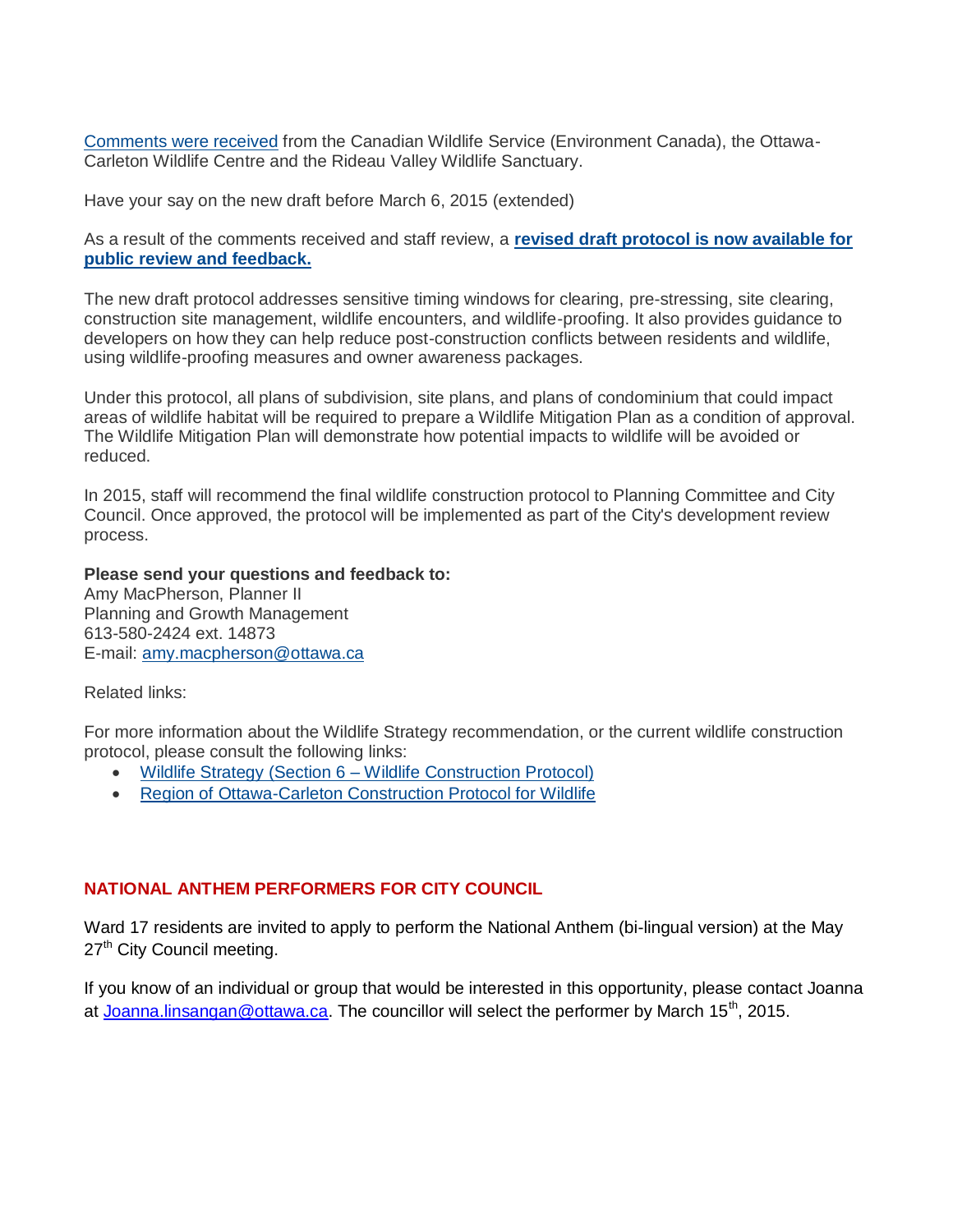### **AN EXCERPT FROM THE FEBRUARY 9TH CAPITAL WARD NEWSLETTER – THE COUNCILLOR'S THOUGHTS ON THE 2015 DRAFT BUDGET**

### **Draft Budget 2015: "Steady as she goes"**

Media have described the City of Ottawa's [Draft Budget 2015,](http://ottawa.ca/en/city-hall/budget-and-taxes/budget-2015) released last week, as "steady as she goes." That's a pretty good description. It differs little from the past four budgets: no major tax, rate or fee increases, and no significant service cuts.

Council's approval of a 2% cap on residential property tax increases means we can do little more than continue to provide existing services, complete existing projects or at least hold to existing priorities, with only a few modest exceptions.

For most citizens, this seems like a good thing. Council is keeping increases as close to the rate of inflation as possible, while dealing with such realities as annual wage increases and longterm collective agreements, provincially mandated health and safety standards, and a public expectation that the city will remain well managed.

#### **Quick summary**

- 2% increase on the municipal portion of the property tax bill, which translates into an average of \$67 per year for an urban home assessed at \$355,000, but more for the typical Capital Ward homeowner
- Increase to OC Transpo fares of no more than 2.5%, depending on type of user and whether you pay a cash fare or use a Presto card
- Freeze on garbage collection fees, resulting from the shift to weekly green bin and recycling collection, and bi-weekly residual waste collection.
- Recreation fees rising by 2% after a four-year freeze
- Rates for water and sewer services rising by 6%, as decided in the last term, in order for the City to maintain existing infrastructure and keep pace with capacity needs in growth areas of the city.
- City staffing reduced by 20 full-time equivalents (FTEs).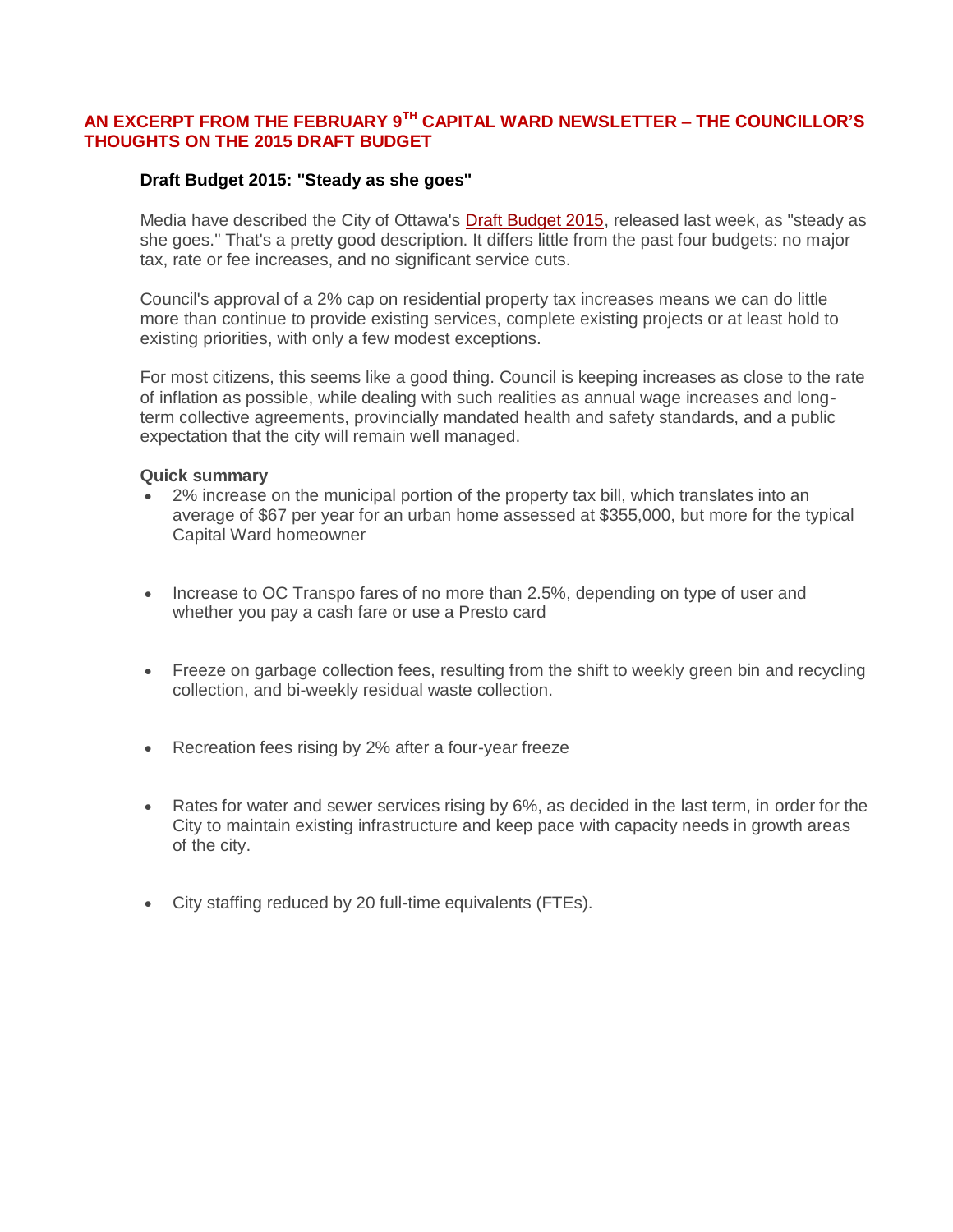With these targets, the City would have the funds necessary to:

- Continue expansion of Light Rail Transit
- Implement the 2013 Cycling Plan and Pedestrian Plan
- Move forward with a key remaining element of the Ottawa River Action Plan
- Invest \$19 million in affordable housing (a modest increase)
- Fund an enhanced strategy for crime prevention and gang activity
- Increase funding for the School Guard Crossing Program
- $\bullet$
- Increase funding for tree planting by \$125,000

New, one-time projects or programs can be funded from the "Strategic Initiatives" budget envelope. Most years, those initiatives are presented at budget time and heavily influenced by the Term of Council Strategic Priorities established by Council at the start of the term. In a year following an election, Council will not yet have established these priorities in time for the Draft Budget. That exercise will take place this spring, shortly after the budget is approved.

Council will determine at that time how best to spend the \$32 million proposed in this draft budget for Strategic Initiatives. Naturally, I will look carefully at what is being proposed, and I will present a number of initiatives that I consider particularly important to the city as a whole or to the ward in particular.

### **Capital Ward highlights**

After several days of making my way through the 500-page draft budget binder, I am able to highlight some specific items funded for 2015:

- Improved weekend bus service along Bank Street (routes 1 and 7) will help make transit a more attractive option, thus reducing congestion and parking difficulties, notably in the Glebe and Old Ottawa South streets closest to Bank Street and Lansdowne
- A 13% improvement to the frequency of route 6, providing better east-west service through Old Ottawa East and the Glebe, and connections for the Dow's Lake and Glebe Annex areas
- Road resurfacing on Chamberlain Avenue and the much-battered Holmwood Avenue adjacent to Lansdowne
- Approved traffic calming projects will be installed along Riverdale Avenue and Sunnyside (east of Bank) in time for the reconstruction of Main Street and the resulting traffic diversion.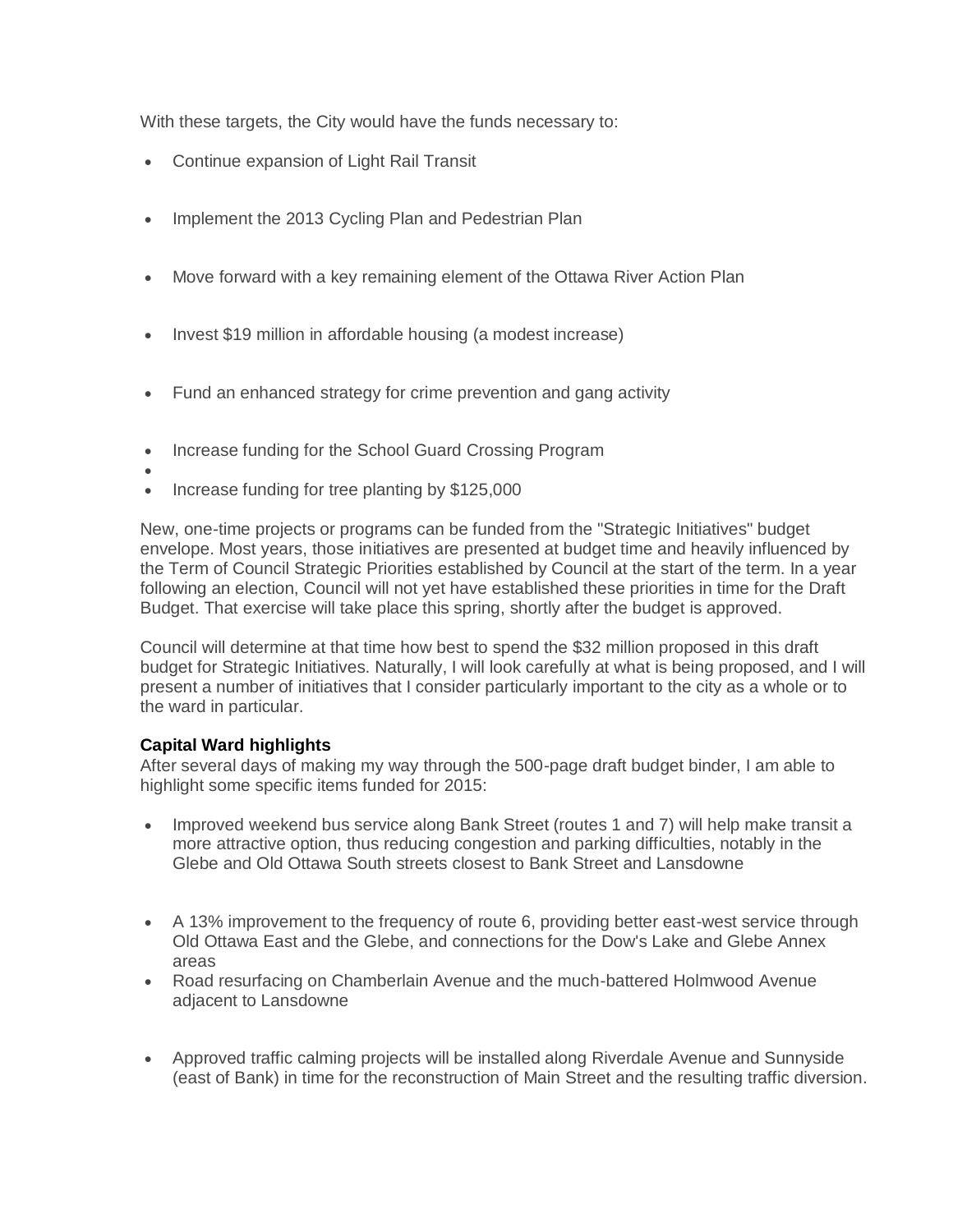Glebe Avenue reconstruction will also include approved traffic calming and cycling improvements.

 "Transitway"-type bus improvements along Baseline-Heron extended eastward to improve connection for Heron Park residents

The budget includes many Works in Progress (WIPs) of great importance to Capital Ward and the city at large. I am glad to report that none of the significant transit improvements, road renewal, cycling and pedestrian links and safety initiatives has been demoted in this budget. 2015 will continue to see work advance on:

- The approved Main Street and McIlraith Bridge renewal and "complete street" conversion
- Completion of the multi-use pathway connecting the separated sections of Brookfield
- Avenue, providing Heron Park residents with better and safer pedestrian and cycling access to schools, the growing cycling network and improved O-Train service set to open in March
- Completion of such Bronson Avenue safety initiatives as a signalized pedestrian/cycliing crossing just south of the Rideau Canal, safer ramps connecting to Colonel By Drive, and new, separated bike paths and tracks on this section of Bronson
- Installation of the Glebe Bike Plan initiatives, and ongoing work on the O'Connor segregated bike lane
- Planned replacement of underground water/sewer infrastructure with accompanying road and sidewalk renewal on streets like Aylmer, Fulton, Carlyle, Rosedale, Renfrew, Wilton Cres., Wilton Lane, Concord, Echo, Greenfield and Lakeview Terrace. These projects are rarely popular when they are happening, but they do have to happen.

### **What do you think?**

So, is "steady as she goes" good enough?

At budget time, my job is not just to fight for new initiatives and infrastructure. It is just as important to ensure that previous funding commitments are maintained, and to keep my eyes open for some that may no longer make sense or that could be delayed in favour of higher priorities.

If you provide me with input that is as specific as possible, I will be able to give it careful thought or add it to the broader debate. With that in mind, I welcome your feedback and comments on the following budget questions:

- Is the 2% target appropriate?
- If not, what would be your target?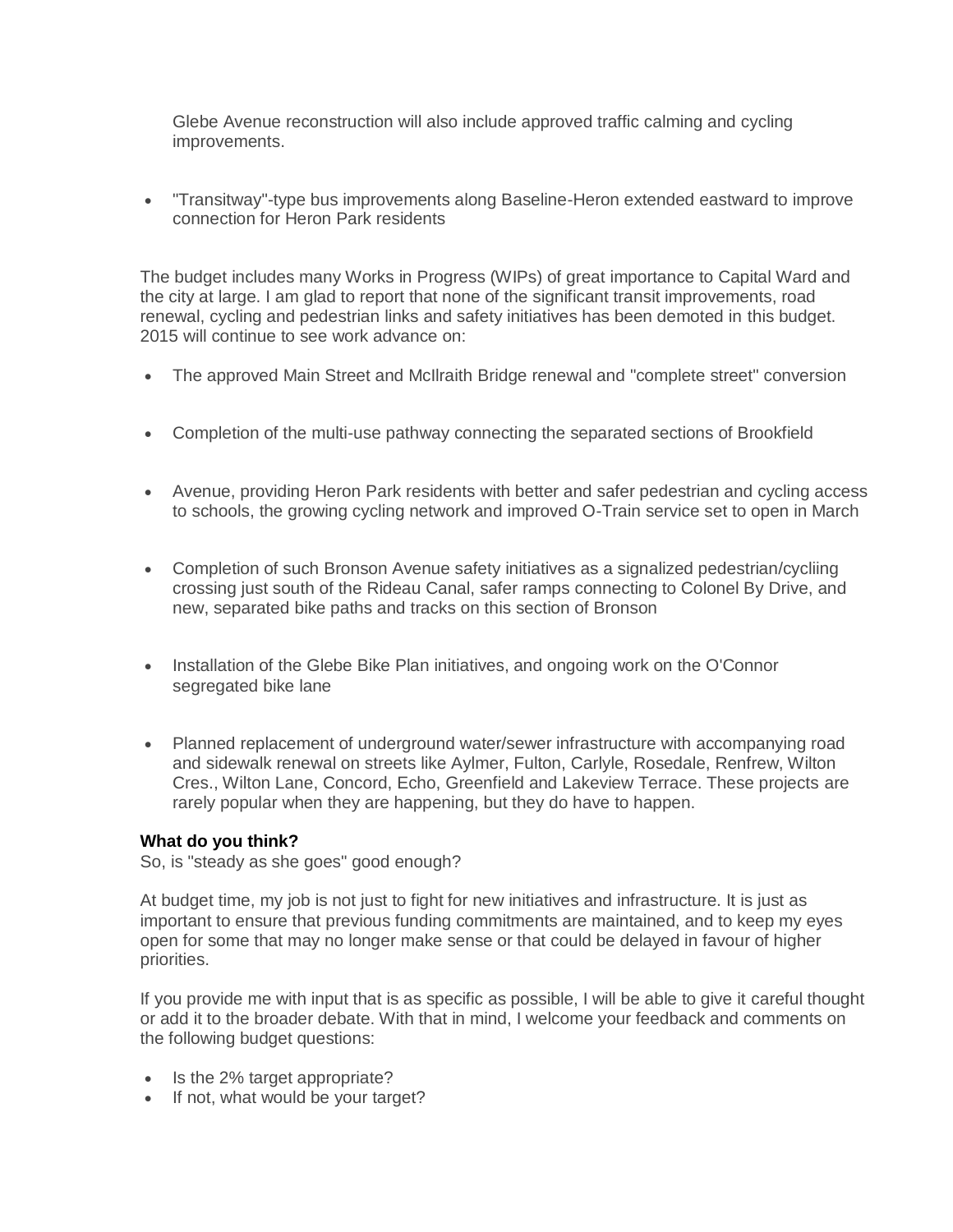- Would you prefer to see the tax rate increased, or more focus on user fees such as recreation, garbage collection, water/wastewater or transit with more of a user-pays philosophy?
- What, if any, would be appropriate targets for rate increases?
- Are there any programs or projects that you believe should be halted or curtailed?
- Are there any that you wish to see enhanced? How would you fund them?
- What "Strategic Initiatives" should be given top priority?

You can provide your feedback directly to me by [email, mail or phone,](http://www.capitalward.ca/index.php/en/contact) or you may want to attend one of the budget consultations listed below.

#### **Public consultation**

Before Council considers final budget recommendations on Wednesday, March 11, there will be several opportunities for public consultation:

**BUDGET SPEAK:** Attend the special public meeting hosted by the councillors from Capital, Somerset and Kitchissippi wards:

**Tuesday, February 10 Tom Brown Arena**

|  | 7 - 9 pm | 141 Bayview Road, Ottawa |
|--|----------|--------------------------|
|--|----------|--------------------------|

|                             | <b>PUBLIC MEETINGS:</b> Attend one of the regional public consultations hosted by the City: |
|-----------------------------|---------------------------------------------------------------------------------------------|
| <b>Monday, February 9</b>   | City Hall, Andrew S. Haydon Hall                                                            |
| $7 - 9$ pm                  | 110 Laurier Avenue West, Ottawa                                                             |
| <b>Tuesday, February 10</b> | <b>Holy Trinity Catholic High School Cafetorium</b>                                         |
| 7:30 - 9:30 pm              | 180 Katimavik Road, Kanata                                                                  |
|                             | Wednesday, February 11 Nepean Sportsplex, Hall A                                            |
| $7 - 9$ pm                  | 1701 Woodroffe Avenue, Nepean                                                               |
| Thursday, February 12       | <b>Shenkman Arts Centre, Richcraft Theatre</b>                                              |
| 7:30 - 9:30 pm              | 245 Centrum Boulevard, Orléans                                                              |

**COMMITTEE MEETINGS:** All Standing Committees of Council, along with the Transit Commission, Police Services Board, Library Board and Board of Public Health, will hold meetings to consider the 2015 draft budget for their respective areas and listen to public delegations on the budget. Please see [ottawa.ca](http://ottawa.ca/en/city-hall/budget-and-taxes/budget/public-consultation-and-feedback-0) for a list of meetings and other details.

**EMAIL and TWITTER:** The mayor has also invited residents to comment on the budget via email at [budget2015@ottawa.ca](mailto:budget2015@ottawa.ca) or on Twitter, using hashtag [#ottbudget.](https://twitter.com/hashtag/ottbudget)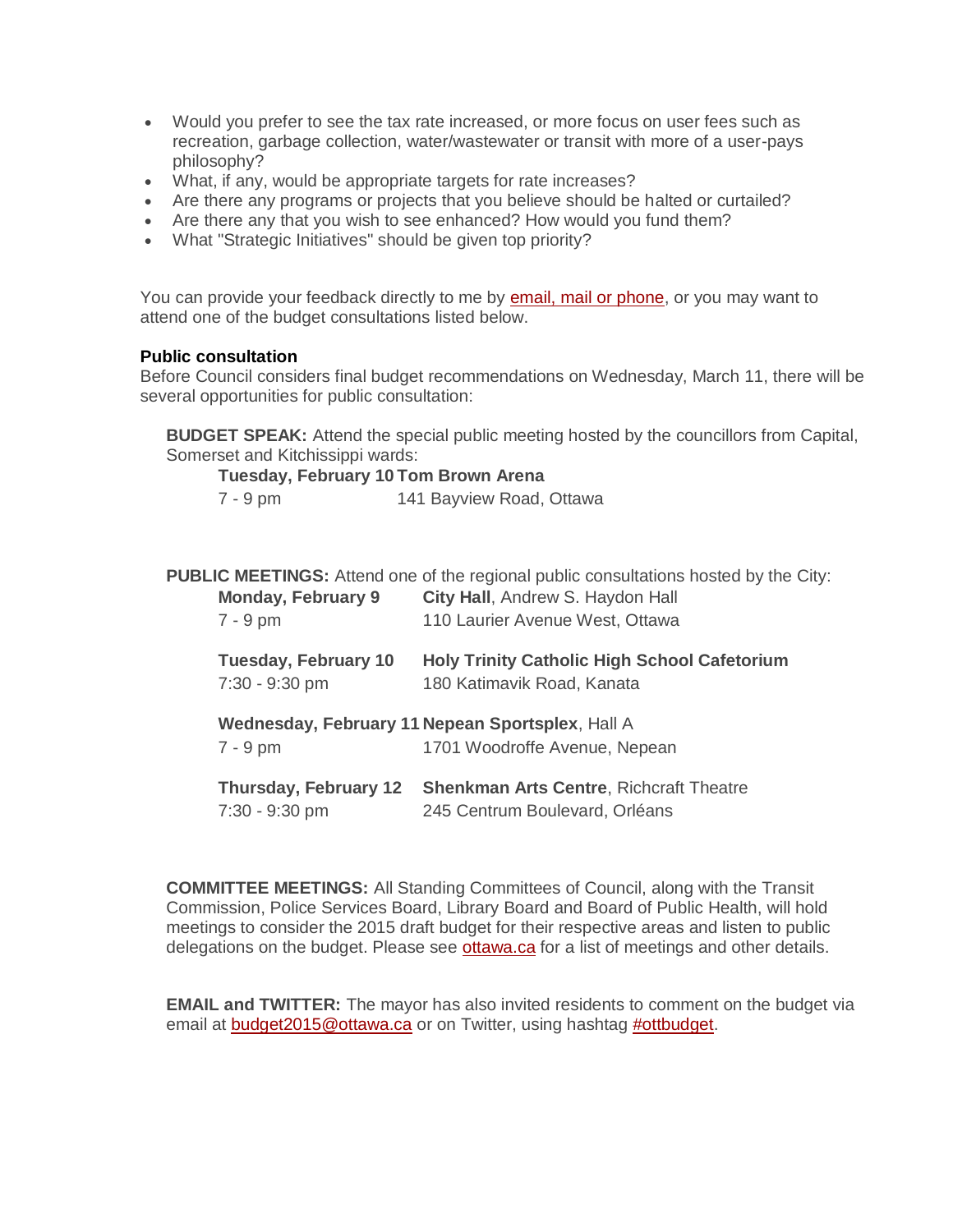#### **APPENDIX 3 – SUSTAINABLE LIVING OTTAWA EAST**

#### SLOE report to OOECA for February, 2015

Children's Garden: There will be a meeting on March 10 at 6.30 for those who are or may be interested in being on the new steering committee for the Children's Garden. Coming to the Children's Garden meeting on the 10th is not a commitment to join the steering committee. It is a chance to hear what's starting to shape up, and to consider getting involved in further defining and helping to implement the vision. It will be an orientation meeting, and a meeting to say farewell and thank you to Rebecca and Aamina - two founding members of the Garden. If you would like to attend or know of others who would be interested please contact Sue McKee - [sue.mckee@gmail.com](mailto:sue.mckee@gmail.com) . With a new partnership with CAG and elements of a revised vision emerging, this is an important and exciting transition time for the Garden. Please consider getting involved. The committee could definitely benefit from the participation of a few more folks.

SLOE and SHCHC held a first public session to provide information about the potential for an innovative housing project within Greystone Village. The goals are to ensure that the new development is a place where people can age well in community, and have some innovative choices in their housing and in how they meet the need for services. SLOE and SHCHC also want to see at least some of that housing be affordable for older people of limited means. The developer is already working with CCOC towards affordable housing in one of the 6 storey buildings, so this initiative is in addition to that. The intention is to arrange innovative financing mechanisms that do not involve a further financial ask of the developer. Participants at the meeting expressed interest in a diverse community that intentionally includes and supports seniors, versus a seniors-only development. Cohousing was of particular interest. The next step will be a meeting of residents who would like to take the next step of holding a design meeting to clarify interests and options. SLOE and SHCHC will continue to support the process in a variety of ways but it will be led by those interested in living in or investing in the project. The Community Foundation of Ottawa has provided a grant to help with the workshops and initial expert advice to move the process forward.

Rideau River Nature Trail volunteers met to discuss the Trail within the 30 metre setback in the former Oblates property. We are interested in trying to incorporate consideration of the views, protection and enhancement of the riparian habitat in conjunction with drainage and pathway excavations near the shoreline. We will be looking to maximize benefits and minimize impacts from excavation work at southeast end of property. Issues related to improved public access to the water for recreation should be considered. We advocate extensive planting to protect the shoreline with native or adapted species. The diversity of tree and shrub species for the entire site was discussed. There will be a call-out to members of the Ottawa Eco Talent Network for possible advice or facilitation services. We will be looking to talk to City forestry and parks staff, Rideau River Conservation Authority, volunteers, Regional Group consultants, and others. If you are interested in RRNT work please contact Ian McRae at [ian\\_mcrae@rogers.com](mailto:ian_mcrae@rogers.com) .

SLOE is also continuing to work with Regional Group towards a workshop to explore LID potential for the site, and the Councillor is also working to ensure City staff members are engaged.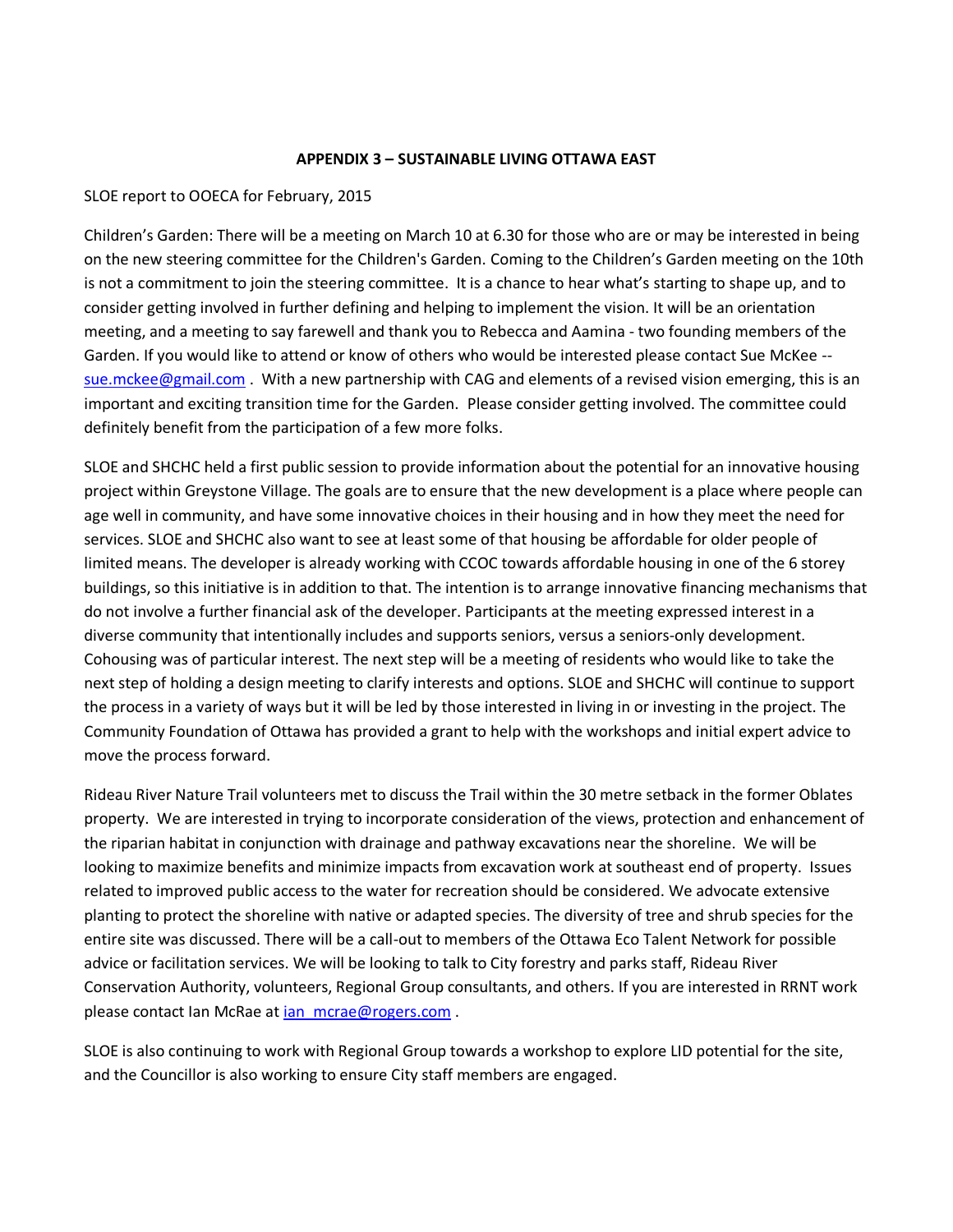If a proposed a committee is established with Eddie Gillis as chair to consider the new parks in Greystone Village and further expansion of Springhurst and Rideau River Trail Parks, SLOE will participate on this committee to represent environmental and ecological considerations.

A meeting is scheduled for February 17 to allow SLOE, OECA, CAG and SHCHC reps to share information about our respective work with Regional Group.

SLOE and OECA reps are scheduled to meet with MPP Yasir Naqvi on February 20 to brief him regarding the potential for deep sustainability approaches in the development of Greystone Village and allow him to consider what role he and the province could play in supporting the potential for innovation in this development.

Compiled by Ian McRae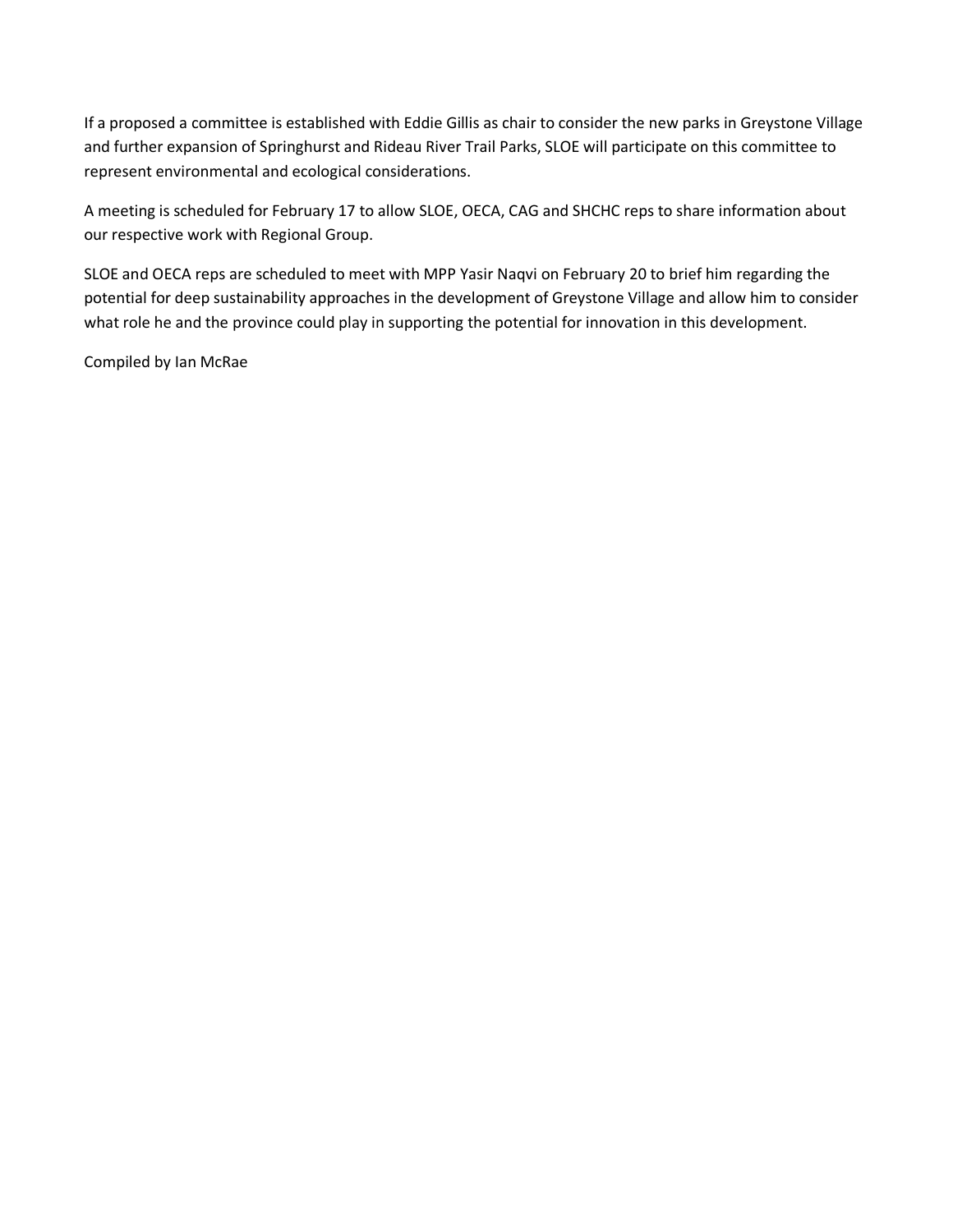#### **APPENDIX 4 – OECA GOALS 2015**

### **OOECA Goals 2015**

#### *A. Lees/Springhurst Park*

#### *A.1 Convert Portions of AVTC Lands to Parkland:*

- joint project with Community Activities Group and Sandy Hill Community Health Association

- work with city to have lands identified by Transit Oriented Development – Lees Station as open space / parkland added to Springhurst Park and Rideau River Trail Park (aka 166 Lees

- use cash in lieu of parkland funding to add features / trees etc. that will physically join the new parkland to existing parkland

- explore the possibility of having a proper soccer pitch / playing field on the parkland

- key CA members: Ron Rose, Nick Masciantonio

## *A.2 Greater Lees Avenue apartment residents' participation/engagement in community + better integration of the east end of Lees Avenue into the community of Old Ottawa East*

- joint project with CAG and SHCHC

- the various OOE community organizations (activities group, community association, community paper, etc.) have few members from the five large apartment towers on Lees Avenue despite the fact that about half the population of OOE lives in the towers.

- the proposed Transit Oriented Development at the Lees LRT station will result in many more people living in the area and enhancing the community environment for new and existing residents will improve their quality of living as well as strengthening the overall OOE community.

- As the TOD gets underway and uOttawa expands more on that location, there will be a tendency to view it as part of Sandy Hill so that OOE risks losing a key constituency that contributes to justifying better facilities and services.

-Lees Garden, that there are more people from the apartments participating in the Lees community garden so it has the potential to be part of the outreach to apartment residents.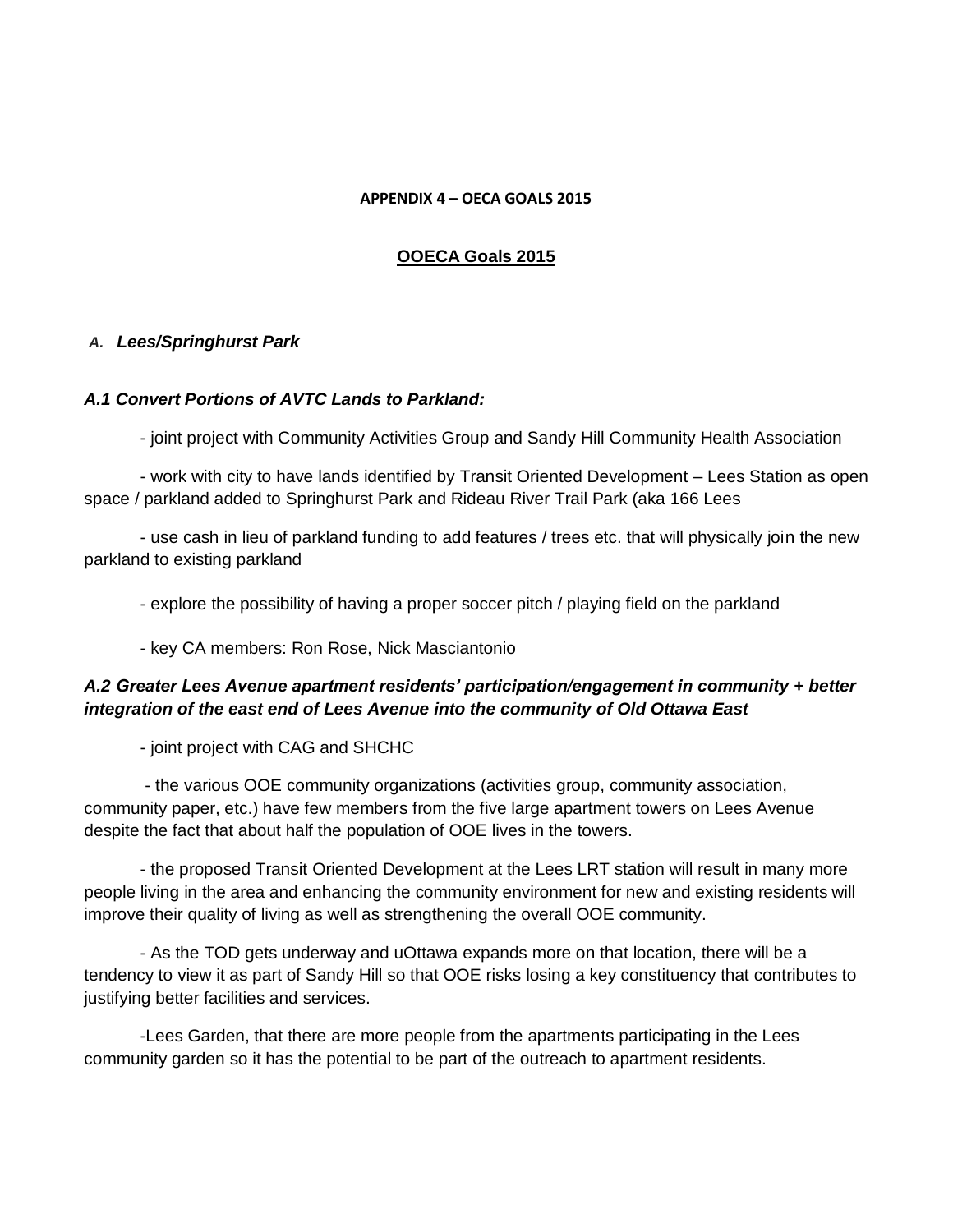- The issue of "inadequate community facilities" (below) and conversion of AVTC lands tie into this goal

- key CA members: Syed Zaffar, Ron Rose

### *B. Transportation*

### *B.1 Main Street Renewal Planning*

- The working group for Main Street renewal and Lees Avenue reconstruction meets periodically and community members (including Paul Goodkey, and Board members Don Fugler, Ron Rose, Stephen Pope and John Dance) are well-represented.

- In 2015, the challenge will be to ensure planning details get due consideration; traffic impacts during the construction are mitigated; schools and businesses' operations and residents' quality of life and do not suffer; and there is sound communication between the city/councillor's office and the community/residents

- a further area of community pursuit is the ongoing care of certain aspects of the new Main Street, including nurturing the proposed parkette at Riverdale-Main, and the restoration and care of trees along Main Street.

- key community association (CA) members: Ron Rose, Stephen Pope, Paul Goodkey, Nick Masciantonio, Don Fugler, John Dance, Catherine Pacella)

### **B.2** *Accelerate Canal Footbridge Construction*

- The recently approved Transportation Master Plan calls for the construction of the proposed Clegg-Fifth canal footbridge sometime during the 2020-2025 period, i.e., at least five years from now. The community along with sister communities and many others throughout the city have been advocating the bridge for more than six years – we don't want to wait another six or more for that this critical means of accessibility to be completed.

- During the 2014 election both Mayor Watson and Councillor Chernushenko spoke of the desirability of accelerating the construction. OOECA will work with the city to explore / support means of doing this including seeking additional funding sources. Councillor Chernushenko has spoken of the footbridge as being a possible sesquicentennial project.

- key CA members: Ron Rose, John Dance

## *B.3 Responding to Other Transportation Issues*

- this ongoing work addresses continuing and emerging transportation issues that are key to wellbeing of the community. Specific issues include seeking improved bus service and the implementation of improved cycling facilities (including east-west connectivity between Pretoria Bridge and the Rideau River (old railway) footbridge.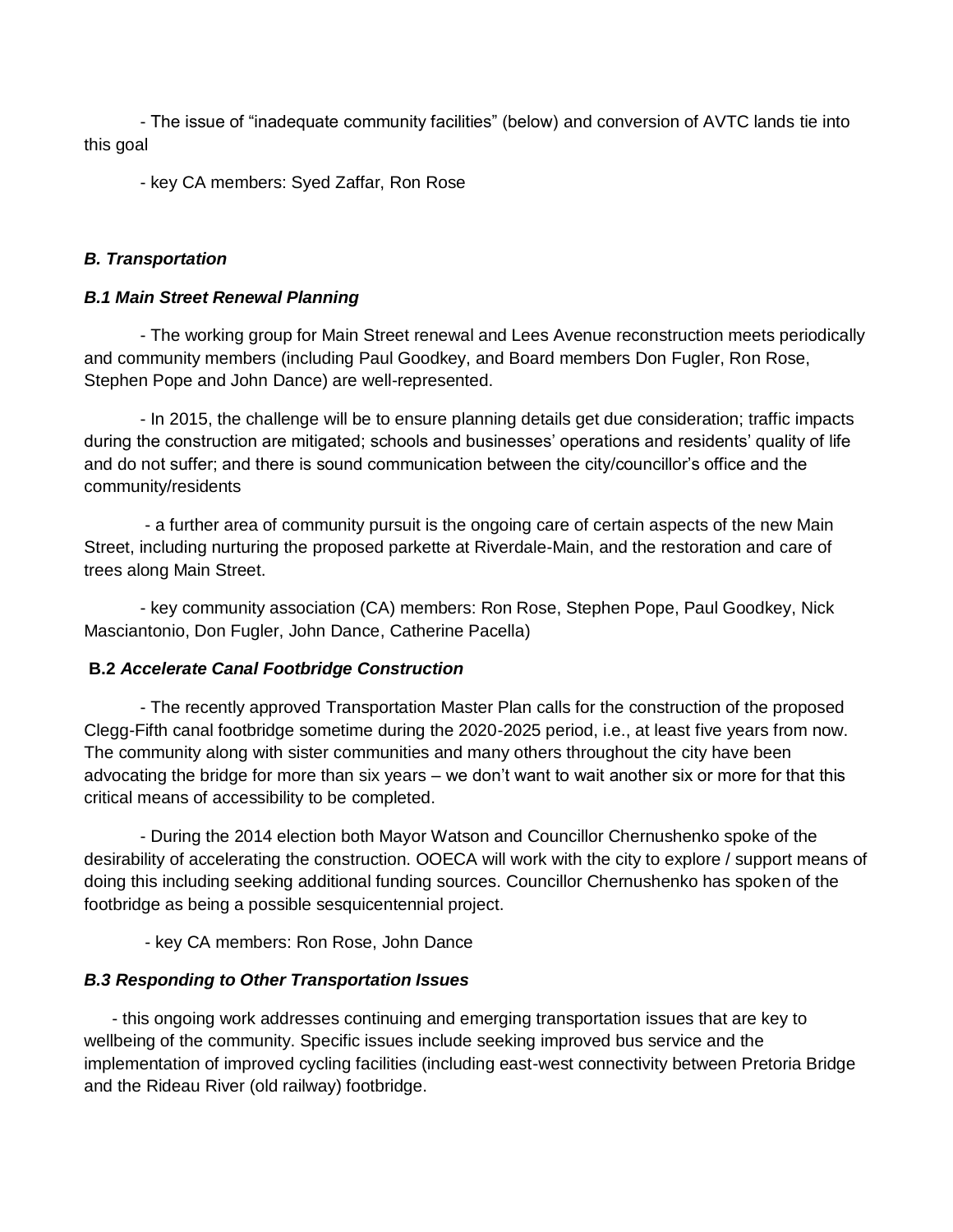### *C. Development*

#### *C.1 Community Participation with Oblates/Sisters Developments*

- Participating in the planning for and ongoing monitoring of the Sisters / Oblate developments has the potential of making the developments more sustainable and complementary to the existing Old Ottawa East community

- Key CA members: Stephen Pope, Rebecca Aird, Paul Goodkey, Phyllis Odenbach Sutton, Ron Rose, John Dance, Ian McRae

#### *C.2 Responding to Other Development and City Planning Proposals*

- this ongoing, technical and difficult work is managed by Planning Chair Stephen Pope with the Planning Committee composed of members representing the distinct neighbourhoods of OOE

- key CA members: Stephen Pope, Paul Goodkey, Phyllis Odenbach Sutton

- planned milestones: ongoing.

### *C.3 New Community Centre / Hub for Old Ottawa East (CAG lead)*

Given the growing and cross-cutting importance of community recreation and meeting space, CAG has taken the lead for exploring options for planning a new community centre / hub. The inadequacy and poor accessibility of Old Town Hall (61 Main Street) coupled with the considerable development on the horizon mean that facilities supporting a community population of more than 10,000 are required.

-Various options, including collaborating with Saint Paul University, will be explored. CAG's Don Stephenson has the lead for the project and two OOECA board members are part of the working group.

- Community members have long felt that OOE has inadequate community facilities – particularly interior recreation and meeting space and the sense is that with the building on the institutional lands and the Lees TOD development the inadequacy will become much worse. Indeed, one suggestion is that the northeast quadrant of the AVTC lands could be an excellent location for a community centre. Other suggestions have been creating a community centre on the Oblate lands (e.g., within the Deschatelets building), in one of the underused schools on or near Main Street or expanding Old Town Hall. There is also the possibility of a partnership with Saint Paul University and others (Oblate developer, City, SHCHC) to bring athletic/community centre facilities to OOE in tandem with the Oblate land development.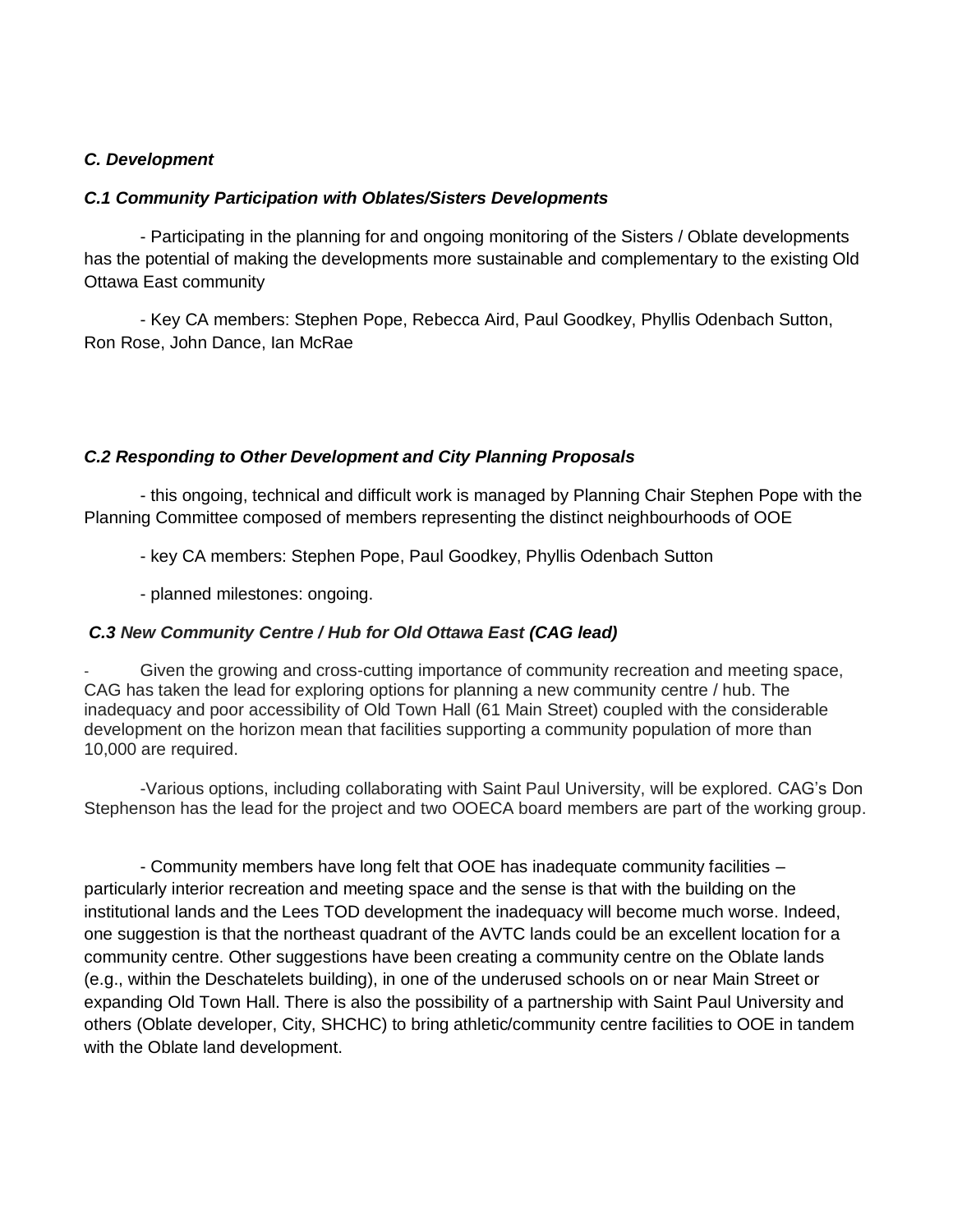### *C.4 Plan for the three new public parks on the Oblates lands*

- Three new public parks will be created on the Oblates-regional lands: the 30m linear park + multi-use pathway along the river; the Grande Allée; the Deschatelets forecourt.

- These are very important for the new development, the OOE community and the city as a whole.

- We'll need lots of creative thinking to come up with ideas and to work with the city and regional to make these parks a reality.

## *D. Other*

### *D.1 More parties and celebrations*

- There's much to celebrate but we spend little time doing so …

### *D.2 Branding, community name and logo*

- It may be time to improve our branding, including the community logo and name. If we come up with reasonable options they'd have to be presented to the AGM or to a separate "general meeting." OOECA would work with CAG on this goal, given that CAG is undertaking a similar exercise.

## *D.3 Influencing RRWP/Nature Trail Design/Construction*

- SLOE has worked very hard on the Rideau River Nature Trail over the last seven years and wants to ensure that the work and its intentions are not jeopardized by the city's plan to build a multiuse pathway (the Rideau River Western Pathway) parallel to the OOE shoreline of the Rideau River. Also, nearby residents want to ensure the pathway and its construction have minimal impact on them.

Key CA member: Ian McRae.

## *D.4 Mitigate Adverse Impacts of Lansdowne Park / Maximize Benefits*

- Ron Rose's ongoing role with the city's Lansdowne Transportation Management and Operations Committee is key but the association also should be involved in such activities as setting restrictions on sound levels and hours for concerts / festivals at Lansdowne.

## *D.5 Sesquicentennial Projects/Events*

*-* Working with sister organizations like CAG, OOECA would select and plan projects and events to celebrate Canada's 150<sup>th</sup> anniversary. One specific activity that has been suggested is a "reading" club" meeting monthly leading up to July  $1<sup>st</sup>$  to discuss Canada's 22 prime ministers (who knows, by then there could even be a new one). Councillor Chernushenko has suggested that the Clegg-Fifth